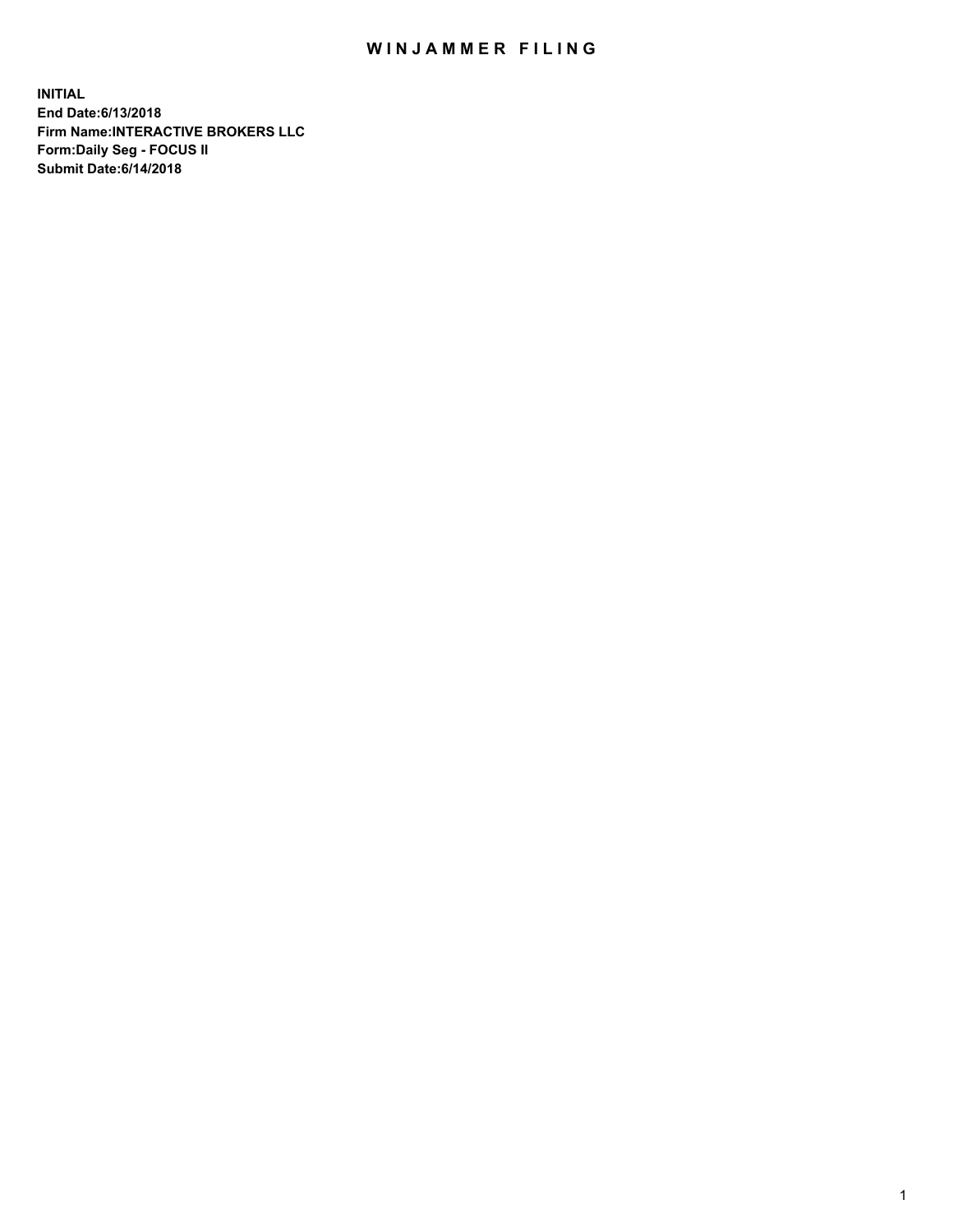**INITIAL End Date:6/13/2018 Firm Name:INTERACTIVE BROKERS LLC Form:Daily Seg - FOCUS II Submit Date:6/14/2018 Daily Segregation - Cover Page**

| Name of Company                                                                                                                                                                                                                                                                                                                | <b>INTERACTIVE BROKERS LLC</b>                                                                  |
|--------------------------------------------------------------------------------------------------------------------------------------------------------------------------------------------------------------------------------------------------------------------------------------------------------------------------------|-------------------------------------------------------------------------------------------------|
| <b>Contact Name</b>                                                                                                                                                                                                                                                                                                            | <b>James Menicucci</b>                                                                          |
| <b>Contact Phone Number</b>                                                                                                                                                                                                                                                                                                    | 203-618-8085                                                                                    |
| <b>Contact Email Address</b>                                                                                                                                                                                                                                                                                                   | jmenicucci@interactivebrokers.c<br>$om$                                                         |
| FCM's Customer Segregated Funds Residual Interest Target (choose one):<br>a. Minimum dollar amount: ; or<br>b. Minimum percentage of customer segregated funds required:% ; or<br>c. Dollar amount range between: and; or<br>d. Percentage range of customer segregated funds required between:% and%.                         | $\overline{\mathbf{0}}$<br>$\overline{\mathbf{0}}$<br>155,000,000 245,000,000<br>0 <sub>0</sub> |
| FCM's Customer Secured Amount Funds Residual Interest Target (choose one):<br>a. Minimum dollar amount: ; or<br>b. Minimum percentage of customer secured funds required:%; or<br>c. Dollar amount range between: and; or<br>d. Percentage range of customer secured funds required between:% and%.                            | $\overline{\mathbf{0}}$<br>$\overline{\mathbf{0}}$<br>80,000,000 120,000,000<br>0 <sub>0</sub>  |
| FCM's Cleared Swaps Customer Collateral Residual Interest Target (choose one):<br>a. Minimum dollar amount: ; or<br>b. Minimum percentage of cleared swaps customer collateral required:% ; or<br>c. Dollar amount range between: and; or<br>d. Percentage range of cleared swaps customer collateral required between:% and%. | $\overline{\mathbf{0}}$<br>$\underline{\mathbf{0}}$<br>0 <sub>0</sub><br>00                     |

Attach supporting documents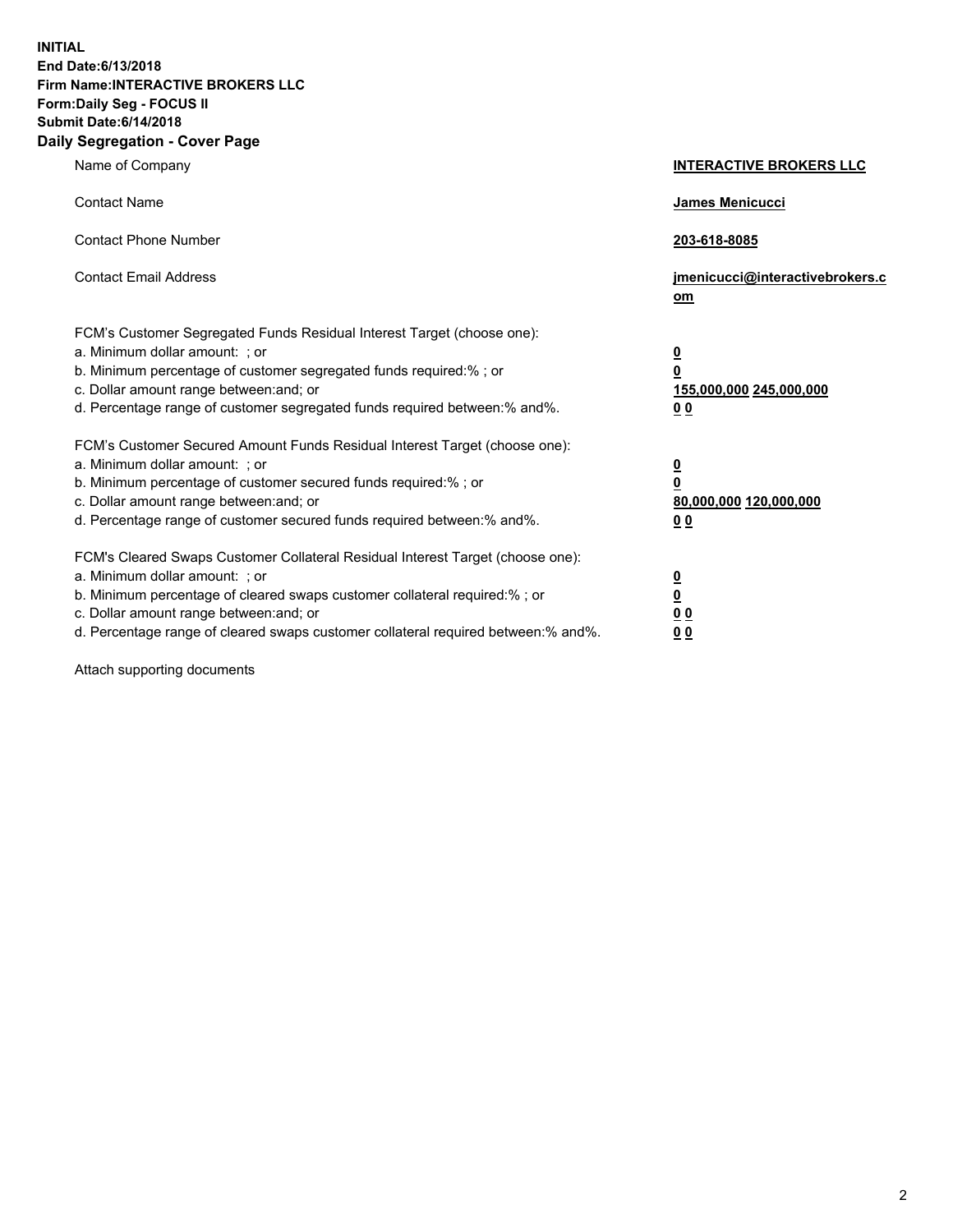## **INITIAL End Date:6/13/2018 Firm Name:INTERACTIVE BROKERS LLC Form:Daily Seg - FOCUS II Submit Date:6/14/2018 Daily Segregation - Secured Amounts**

|     | Daily Segregation - Secured Aniounts                                                        |                                  |
|-----|---------------------------------------------------------------------------------------------|----------------------------------|
|     | Foreign Futures and Foreign Options Secured Amounts                                         |                                  |
|     | Amount required to be set aside pursuant to law, rule or regulation of a foreign            | $0$ [7305]                       |
|     | government or a rule of a self-regulatory organization authorized thereunder                |                                  |
| 1.  | Net ledger balance - Foreign Futures and Foreign Option Trading - All Customers             |                                  |
|     | A. Cash                                                                                     | 450,945,456 [7315]               |
|     | B. Securities (at market)                                                                   | $0$ [7317]                       |
| 2.  | Net unrealized profit (loss) in open futures contracts traded on a foreign board of trade   | 25,253 [7325]                    |
| 3.  | Exchange traded options                                                                     |                                  |
|     | a. Market value of open option contracts purchased on a foreign board of trade              | 333,982 [7335]                   |
|     | b. Market value of open contracts granted (sold) on a foreign board of trade                | -39,960 [7337]                   |
| 4.  | Net equity (deficit) (add lines 1.2. and 3.)                                                | 451,264,731 [7345]               |
| 5.  | Account liquidating to a deficit and account with a debit balances - gross amount           | 7,203 [7351]                     |
|     | Less: amount offset by customer owned securities                                            | 0 [7352] 7,203 [7354]            |
| 6.  | Amount required to be set aside as the secured amount - Net Liquidating Equity              | 451,271,934 [7355]               |
|     | Method (add lines 4 and 5)                                                                  |                                  |
| 7.  | Greater of amount required to be set aside pursuant to foreign jurisdiction (above) or line | 451,271,934 [7360]               |
|     | 6.                                                                                          |                                  |
|     | FUNDS DEPOSITED IN SEPARATE REGULATION 30.7 ACCOUNTS                                        |                                  |
| 1.  | Cash in banks                                                                               |                                  |
|     | A. Banks located in the United States                                                       | 108,390,449 [7500]               |
|     | B. Other banks qualified under Regulation 30.7                                              | 0 [7520] 108,390,449 [7530]      |
| 2.  | Securities                                                                                  |                                  |
|     | A. In safekeeping with banks located in the United States                                   | 371,525,585 [7540]               |
|     | B. In safekeeping with other banks qualified under Regulation 30.7                          | 0 [7560] 371,525,585 [7570]      |
| 3.  | Equities with registered futures commission merchants                                       |                                  |
|     | A. Cash                                                                                     | $0$ [7580]                       |
|     | <b>B.</b> Securities                                                                        | $0$ [7590]                       |
|     | C. Unrealized gain (loss) on open futures contracts                                         | $0$ [7600]                       |
|     | D. Value of long option contracts                                                           | $0$ [7610]                       |
|     | E. Value of short option contracts                                                          | 0 [7615] 0 [7620]                |
| 4.  | Amounts held by clearing organizations of foreign boards of trade                           |                                  |
|     | A. Cash                                                                                     | $0$ [7640]                       |
|     | <b>B.</b> Securities                                                                        | $0$ [7650]                       |
|     | C. Amount due to (from) clearing organization - daily variation                             | $0$ [7660]                       |
|     | D. Value of long option contracts                                                           | $0$ [7670]                       |
| 5.  | E. Value of short option contracts                                                          | 0 [7675] 0 [7680]                |
|     | Amounts held by members of foreign boards of trade                                          |                                  |
|     | A. Cash<br><b>B.</b> Securities                                                             | 94,733,142 [7700]<br>$0$ [7710]  |
|     | C. Unrealized gain (loss) on open futures contracts                                         | 4,825,170 [7720]                 |
|     | D. Value of long option contracts                                                           | 333,982 [7730]                   |
|     | E. Value of short option contracts                                                          | -39,960 [7735] 90,201,994 [7740] |
| 6.  | Amounts with other depositories designated by a foreign board of trade                      | 0 [7760]                         |
| 7.  | Segregated funds on hand                                                                    | $0$ [7765]                       |
| 8.  | Total funds in separate section 30.7 accounts                                               | 570,118,028 [7770]               |
| 9.  | Excess (deficiency) Set Aside for Secured Amount (subtract line 7 Secured Statement         | 118,846,094 [7380]               |
|     | Page 1 from Line 8)                                                                         |                                  |
| 10. | Management Target Amount for Excess funds in separate section 30.7 accounts                 | 80,000,000 [7780]                |
| 11. | Excess (deficiency) funds in separate 30.7 accounts over (under) Management Target          | 38,846,094 [7785]                |
|     |                                                                                             |                                  |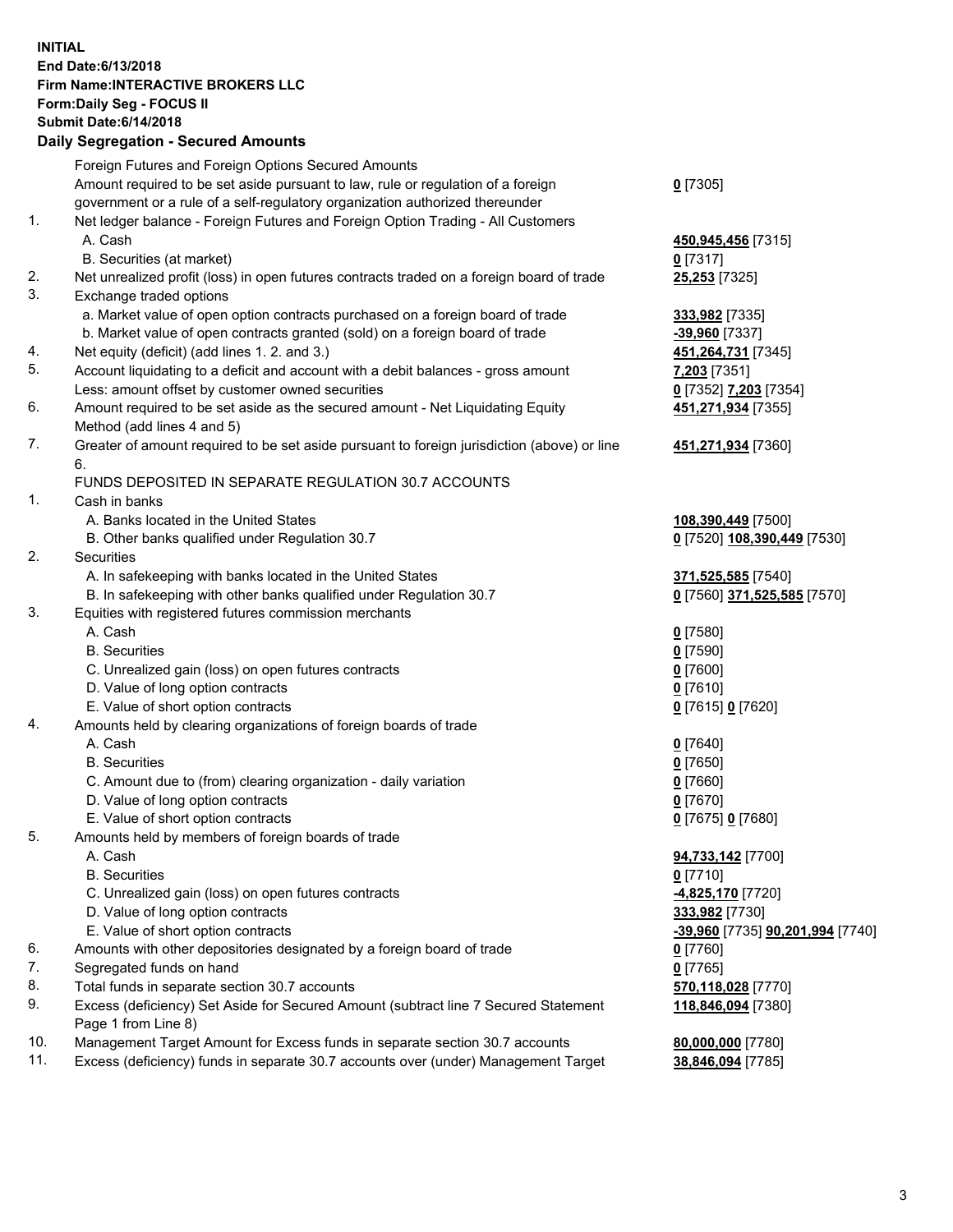**INITIAL End Date:6/13/2018 Firm Name:INTERACTIVE BROKERS LLC Form:Daily Seg - FOCUS II Submit Date:6/14/2018 Daily Segregation - Segregation Statement** SEGREGATION REQUIREMENTS(Section 4d(2) of the CEAct) 1. Net ledger balance A. Cash **4,076,773,415** [7010] B. Securities (at market) **0** [7020] 2. Net unrealized profit (loss) in open futures contracts traded on a contract market **38,140,560** [7030] 3. Exchange traded options A. Add market value of open option contracts purchased on a contract market **216,705,139** [7032] B. Deduct market value of open option contracts granted (sold) on a contract market **-191,867,214** [7033] 4. Net equity (deficit) (add lines 1, 2 and 3) **4,139,751,900** [7040] 5. Accounts liquidating to a deficit and accounts with debit balances - gross amount **156,080** [7045] Less: amount offset by customer securities **0** [7047] **156,080** [7050] 6. Amount required to be segregated (add lines 4 and 5) **4,139,907,980** [7060] FUNDS IN SEGREGATED ACCOUNTS 7. Deposited in segregated funds bank accounts A. Cash **608,697,380** [7070] B. Securities representing investments of customers' funds (at market) **2,596,888,065** [7080] C. Securities held for particular customers or option customers in lieu of cash (at market) **0** [7090] 8. Margins on deposit with derivatives clearing organizations of contract markets A. Cash **22,500,760** [7100] B. Securities representing investments of customers' funds (at market) **1,089,490,338** [7110] C. Securities held for particular customers or option customers in lieu of cash (at market) **0** [7120] 9. Net settlement from (to) derivatives clearing organizations of contract markets **13,512,132** [7130] 10. Exchange traded options A. Value of open long option contracts **216,762,612** [7132] B. Value of open short option contracts **-191,942,942** [7133] 11. Net equities with other FCMs A. Net liquidating equity **0** [7140] B. Securities representing investments of customers' funds (at market) **0** [7160] C. Securities held for particular customers or option customers in lieu of cash (at market) **0** [7170] 12. Segregated funds on hand **0** [7150] 13. Total amount in segregation (add lines 7 through 12) **4,355,908,345** [7180] 14. Excess (deficiency) funds in segregation (subtract line 6 from line 13) **216,000,365** [7190] 15. Management Target Amount for Excess funds in segregation **155,000,000** [7194] **61,000,365** [7198]

16. Excess (deficiency) funds in segregation over (under) Management Target Amount Excess